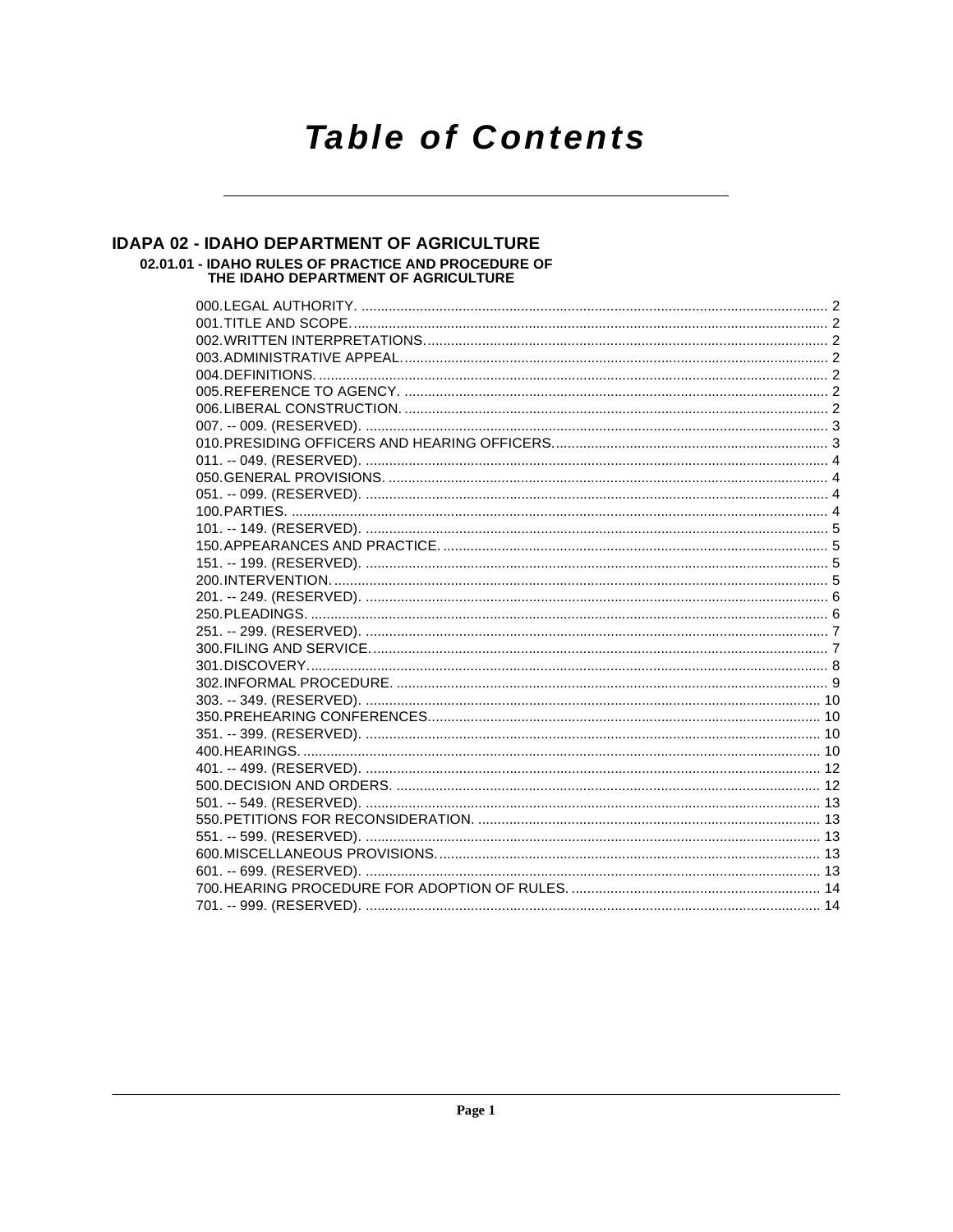#### **IDAPA 02 TITLE 01 Chapter 01**

#### **IDAPA 02 - IDAHO DEPARTMENT OF AGRICULTURE**

#### <span id="page-1-0"></span>**02.01.01 - IDAHO RULES OF PRACTICE AND PROCEDURE OF THE IDAHO DEPARTMENT OF AGRICULTURE**

#### <span id="page-1-2"></span><span id="page-1-1"></span>**000. LEGAL AUTHORITY.**

This chapter is adopted under the legal authority of Section 22-101(3), Idaho Code. (1-3-94)

#### <span id="page-1-3"></span>**001. TITLE AND SCOPE.**

The title of this chapter is "Idaho Rules of Practice and Procedure of the Idaho Department of Agriculture". This chapter has the following scope: these rules shall govern the practice and procedure before the Idaho Department of Agriculture. These rules shall also govern the practice and procedure before the following commissions: Alfalfa Seed Commission, Idaho Honey Advertising Commission, Idaho Hop Growers Commission, Idaho Mint Growers Commission and Board of Sheep Commissioners. The official citation of this chapter is IDAPA 02.01.01.000 et.seq.<br>For example, this Section's citation is IDAPA 02.01.01.001. For example, this Section's citation is IDAPA 02.01.01.001.

#### <span id="page-1-4"></span>**002. WRITTEN INTERPRETATIONS.**

There are no written interpretations of these rules. (1-3-94)

#### <span id="page-1-5"></span>**003. ADMINISTRATIVE APPEAL.**

There is no provision for administrative appeals before the Department of Agriculture under this chapter. (1-3-94)

#### <span id="page-1-9"></span><span id="page-1-6"></span>**004. DEFINITIONS.**

The Idaho Department of Agriculture adopts the definitions set forth in Section 67-5201, Idaho Code. (1-3-94)

<span id="page-1-10"></span>**01. Designated Individual Member Of Agency Staff**. A designated individual member of agency staff is any of the following: (1-3-94) (1-3-94)

a. Any member of the staff of the Department of Agriculture designated in a legal notice to receive written comments in a rulemaking action; or (1-3-94)

b. Any member of the staff of the Department of Agriculture appointed by the director to preside at a hearing; or (1-3-94) hearing; or  $(1-3-94)$ 

c. Any person designated by the Idaho Alfalfa Seed Commission, the Idaho Honey Advertising Commission, the Idaho Hop Commission, the Idaho Mint Growers Commission, or the Idaho Board of Sheep Commissioners to receive legal documents or other communications; or (1-3-94)

d. Any other member of the staff of the Department of Agriculture designated by the director to receive legal documents or other communications.

#### <span id="page-1-12"></span><span id="page-1-7"></span>**005. REFERENCE TO AGENCY.**

Reference to the agency in these rules includes the agency director, board or commission, agency secretary, hearing officer appointed by the agency, or presiding officer, as context requires. Reference to the agency head means to the agency director, board or commission, as context requires, or such other officer designated by the agency head to review recommended or preliminary orders. (1-3-94) (1-3-94)

#### <span id="page-1-11"></span><span id="page-1-8"></span>**006. LIBERAL CONSTRUCTION.**

The rules in this chapter will be liberally construed to secure just, speedy and economical determination of all issues presented to the agency. Unless prohibited by statute, the agency may permit deviation from these rules when it finds that compliance with them is impracticable, unnecessary or not in the public interest. (1-3-94)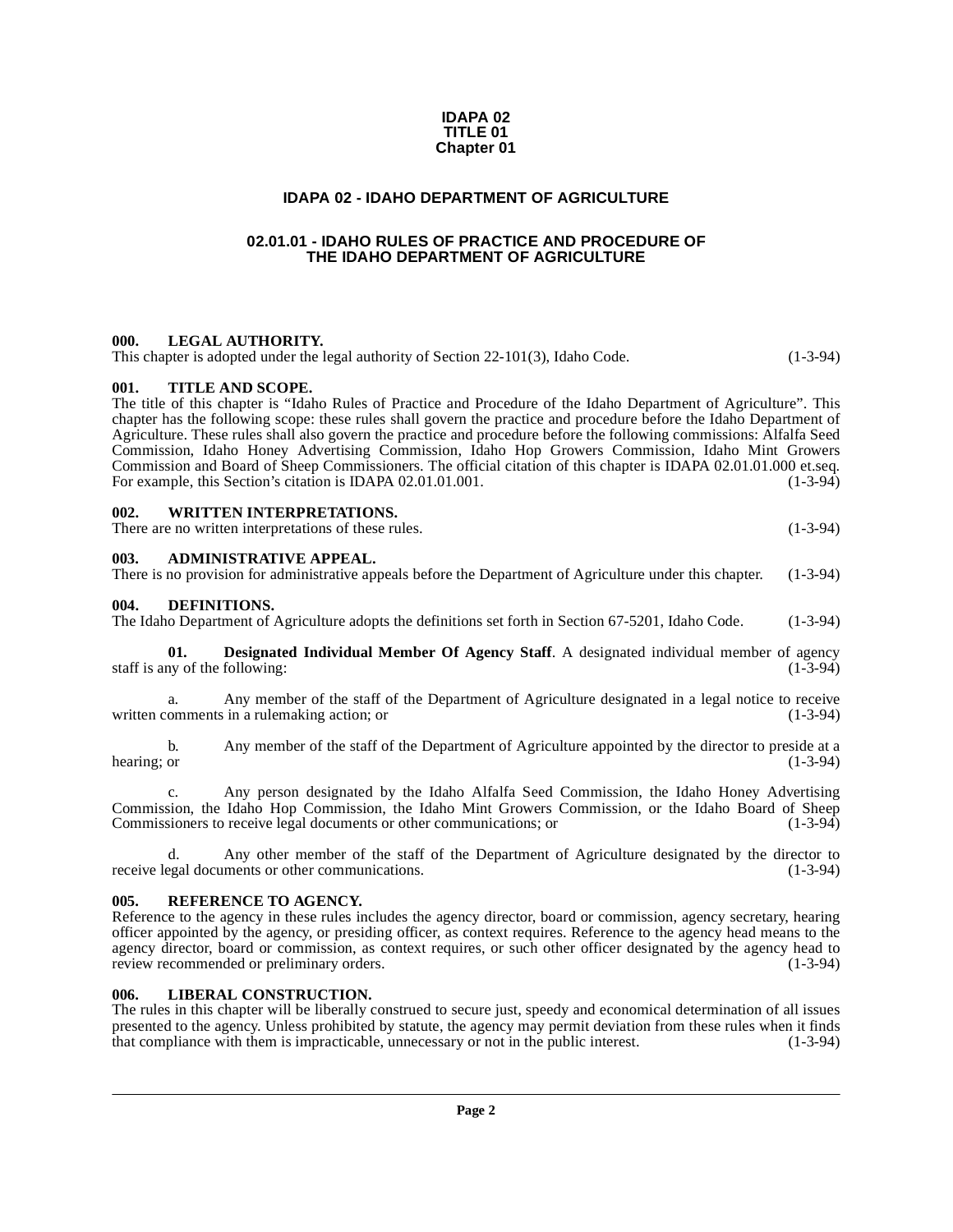<span id="page-2-0"></span>**007. -- 009. (RESERVED).**

#### <span id="page-2-1"></span>**010. PRESIDING OFFICERS AND HEARING OFFICERS.**

#### <span id="page-2-6"></span><span id="page-2-5"></span>**01. Presiding Officer**. (1-3-94)

a. Any hearing conducted under these rules shall be conducted by and shall be under the control of the presiding officer. The presiding officer may be the Director of the Department of Agriculture, or any hearing officer appointed by the Director or designated by statute. (1-3-94)

b. One (1) or more members of the agency board, the agency director, or duly appointed hearing officer may preside at a hearing as authorized by statute or rule. When more than one officer sits at a hearing, they may all jointly be presiding officers or may designate one of them to be the presiding officer.

If the presiding officer or any decision maker has a potential conflict of interest as defined in Section 59-703(4), Idaho Code, that officer shall comply with the requirements of the Ethics in Government Act of 1990, Title 59, Chapter 7, Idaho Code (e.g. Sections 59-701 through 59-705, Idaho Code). (1-3-94) 1990, Title 59, Chapter 7, Idaho Code (e.g. Sections 59-701 through 59-705, Idaho Code).

Unless required for the disposition of a matter specifically authorized by statute to be done ex parte, a presiding officer serving in a contested case shall not communicate, directly or indirectly, regarding any substantive issue in the contested case with any party, except upon notice and opportunity for all parties to participate in the communication. The presiding officer may communicate ex parte with a party concerning procedural matters (e.g., scheduling). Ex parte communications from members of the general public not associated with any party are not required to be reported by this rule. However, when a presiding officer becomes aware of a written ex parte communication regarding any substantive issue from a party or representative of a party during a contested case, the presiding officer shall place a copy of the communication in the file for the case and distribute a copy of it to all parties of record or order the party providing the written communication to serve a copy of the written communication upon all parties of record. Written communications from a party showing service upon all other parties are not exparte communications. (1-3-94) parties are not exparte communications.

<span id="page-2-2"></span>**02. Appointment Of Hearing Officers**. A hearing officer is a person other than the agency head appointed to hear contested cases on behalf of the agency. Unless otherwise provided by statute or rule, hearing officers may be employees of the agency or independent contractors. Hearing officers may be (but need not be) attorneys. Hearing officers who are not attorneys should ordinarily be persons with technical expertise or experience in issues before the agency.

<span id="page-2-4"></span>**Hearing Officers Contrasted With Agency Head.** Agency heads are not hearing officers, even if they are presiding at contested cases. The term "hearing officer" as used in these rules refers only to officers subordinate to the agency head. (1-3-94) (1-3-94)

<span id="page-2-3"></span>**04. Disqualification Of Officers Hearing Contested Cases**. Pursuant to Section 67-5252, Idaho Code, any party shall have a right to one (1) disqualification without cause of any person serving or designated to serve as a presiding officer and any party shall have a right to move to disqualify a hearing officer for bias, prejudice, interest, substantial prior involvement in the case other than as a presiding officer, status as an employee of the agency hearing the contested case, lack of professional knowledge in the subject matter of the contested case, or any other cause provided by law or any cause for which a judge is or may be disqualified. Any party may, within fourteen (14) days, petition for the disqualification of a hearing officer after receiving notice that the officer will preside at a contested case or promptly upon discovering facts establishing grounds for disqualification, whichever is later. Any party may assert a blanket disqualification for cause of all employees of the agency hearing the contested case, other than the agency head, without awaiting the designation by a presiding officer. A hearing officer whose disqualification is requested shall determine in writing whether to grant the petition for disqualification, stating facts and reasons for the hearing officer's determination. Disqualification of agency heads, if allowed, will be pursuant to Sections 59-704 and 67-5252(4), Idaho Code. (1-3-94)

<span id="page-2-7"></span>**05.** Scope Of Authority Of Hearing Officers. Unless the agency otherwise provides, hearing officers standard scope of authority, which is: (1-3-94) have the standard scope of authority, which is: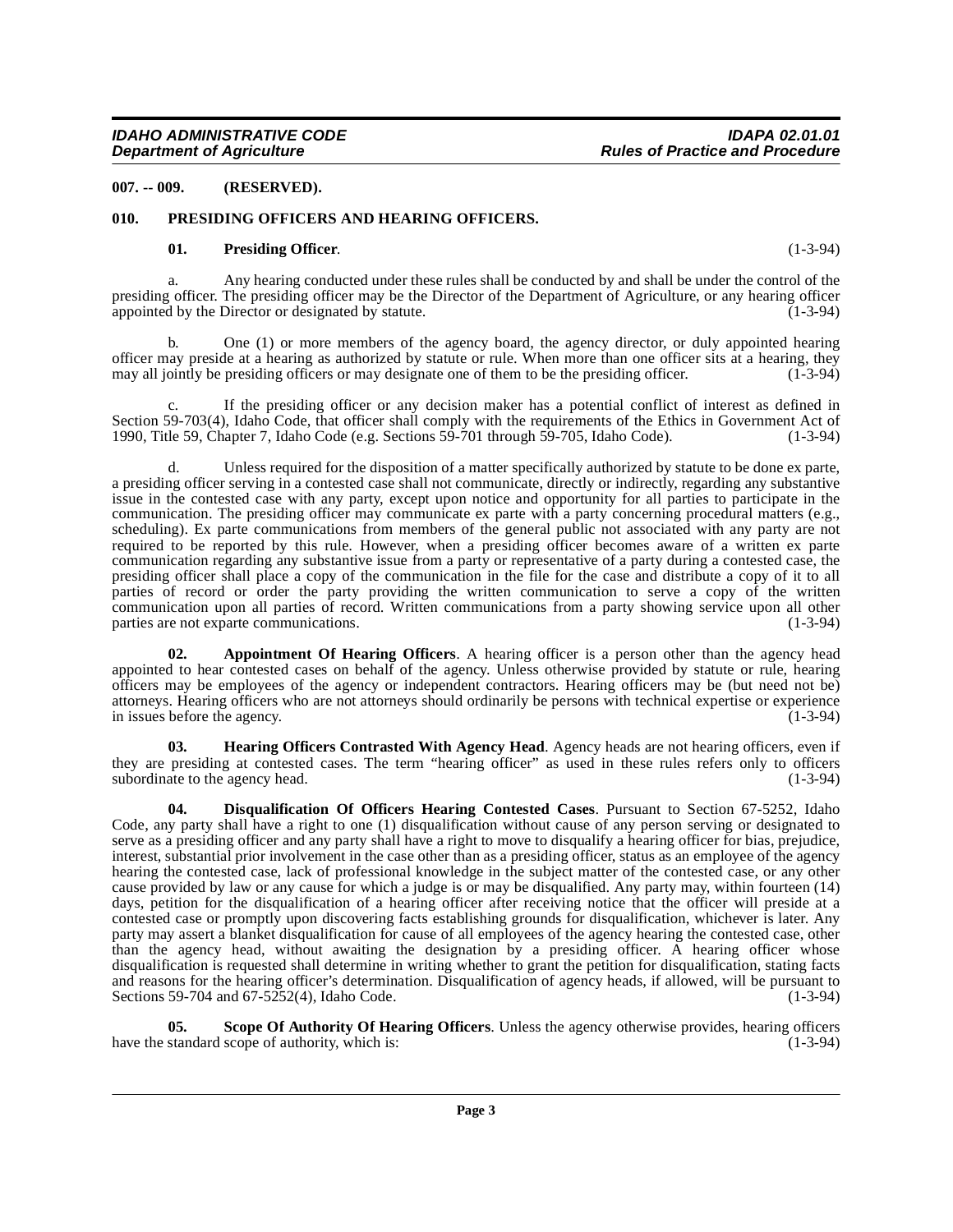|                 |  |  |  | Authority to issue a written decision of the hearing officer, including a narrative of the proceedings            |            |
|-----------------|--|--|--|-------------------------------------------------------------------------------------------------------------------|------------|
|                 |  |  |  | before the hearing officer and findings of fact, conclusions of law, and recommended or preliminary orders by the |            |
| hearing officer |  |  |  |                                                                                                                   | $(1-3-94)$ |

prehearing conference and of hearing, as appropriate;

If the presiding officer is not the agency head, the presiding officer shall issue a recommended order unless specifically directed in writing by the agency head to issue a preliminary order. (1-3-94)

to require advance filing of expert testimony, when authorized before the agency; (1-3-94)

to evidence, and otherwise oversee the orderly presentations of the parties at hearing; and

a. Authority to schedule cases assigned to the hearing officer, including authority to issue notices of negotian conference and of hearing, as appropriate:

b. Authority to schedule and compel discovery, when discovery is authorized before the agency, and

c. Authority to preside at and conduct hearings, accept evidence into the record, rule upon objections

# <span id="page-3-0"></span>**011. -- 049. (RESERVED).**

hearing officer

## <span id="page-3-1"></span>**050. GENERAL PROVISIONS.**

<span id="page-3-6"></span>**01.** Office. (1-3-94)

a. The central office of the agency is in Boise, Idaho. The address is the Idaho Department of are, 2270 Old Penitentiary Road, Boise, Idaho, 83712-0790. (1-3-94) Agriculture, 2270 Old Penitentiary Road, Boise, Idaho, 83712-0790.

b. The mailing address for the central office is P.O. Box 790, Boise, Idaho 83701. (1-3-94)

- c. The telephone number of the central office is  $(208)$  334-3240.  $(1-3-94)$
- d. The fax number of the central office is  $(208)$  334-2170.  $(1-3-94)$

e. Office hours of the central office are 8 a.m. to 5 p.m., Mountain Time, Monday through Friday, olidays designated by the state of Idaho. (1-3-94) except holidays designated by the state of Idaho.

**02. Communications**. All written communications and documents concerning any matter covered by these rules should be addressed to the Legal Bureau at the central office of the Idaho Department of Agriculture, or to designated individual members of agency staff or to the presiding officer. All communications and documents are deemed to be officially received only when delivered during office hours to the Legal Bureau of the central office of the Agency or to designated individual members of agency staff, or to the presiding officer. (1-3-94)

**03. Identification**. Communications should embrace but one subject and should be identified by the name and address of the communicant. When the subject matter pertains to a proceeding, the proceeding should be identified by appropriate name, number or otherwise. (1-3-94)

**04. Transcript**. The official transcript of the hearing will be taken in accordance with the provisions of 57-5242(3)(d). Idaho Code. (1-3-94) Section  $67-5242(3)(d)$ , Idaho Code.

# <span id="page-3-2"></span>**051. -- 099. (RESERVED).**

# <span id="page-3-7"></span><span id="page-3-3"></span>**100. PARTIES.**

<span id="page-3-5"></span>**01. Classification Of Parties**. Parties to proceedings before the agency shall be styled applicant, petitioner, complainant, respondent, intervenor, or protestant according to the nature of the proceedings and the relationship of the parties thereto. (1-3-94)

<span id="page-3-4"></span>**02.** Applicant. Persons applying or petitioning for any right or authority from the agency shall be pplicants". (1-3-94) styled "applicants".

#### **IDAHO ADMINISTRATIVE CODE IDAPA 02.01.01 Rules of Practice and Procedure**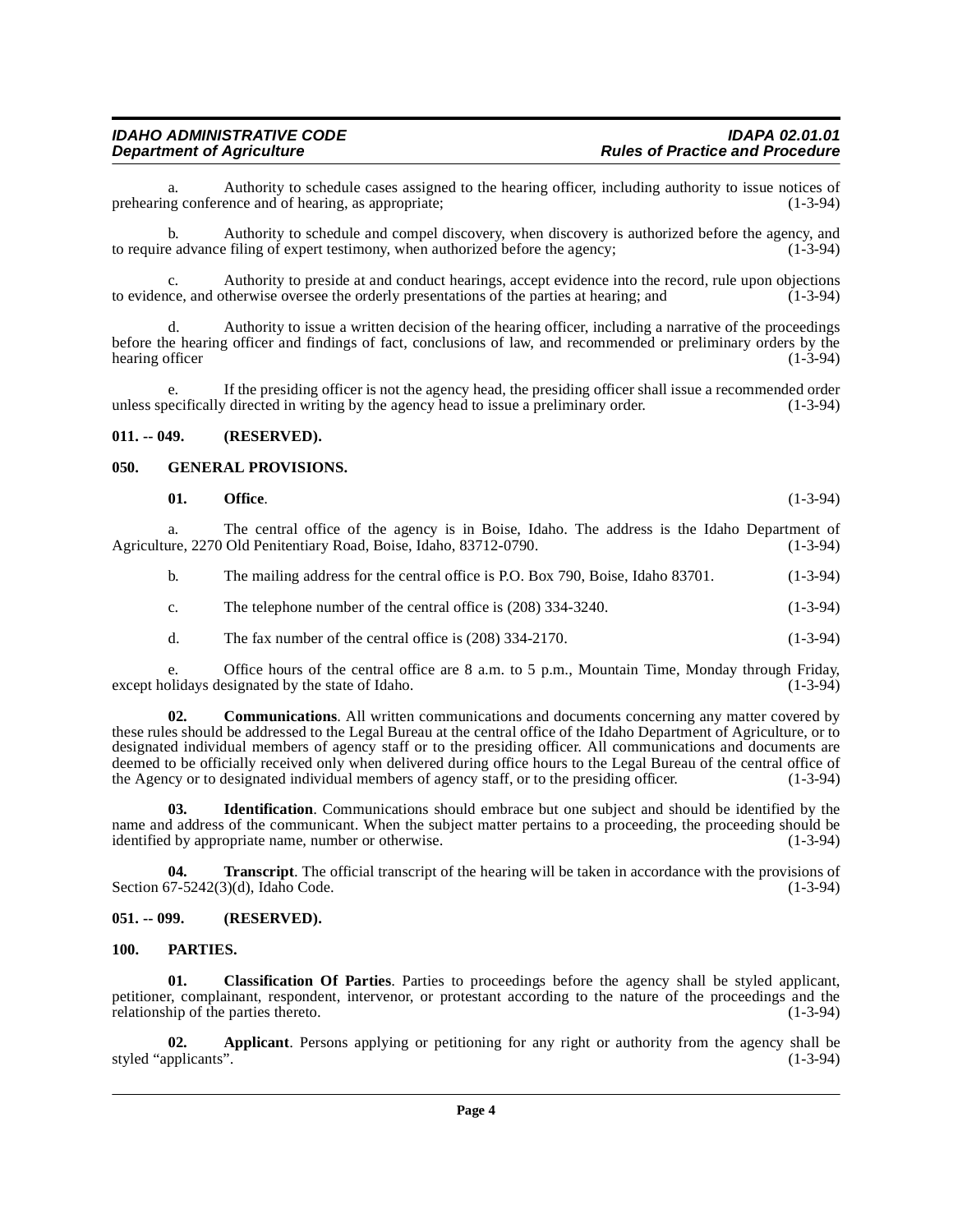<span id="page-4-11"></span>**03. Petitioner**. Persons petitioning for rehearing, or reconsideration under Sections 67-5230 and 67-<br>ho Code, or for affirmative relief (other than complainants) shall be styled "petitioners". (1-3-94) 5232, Idaho Code, or for affirmative relief (other than complainants) shall be styled "petitioners".

<span id="page-4-6"></span>**04. Complainant**. Persons who complain to the agency of any act or omission shall be styled "complainants". In any proceedings which the agency brings on its own motion, it shall be styled "complainant". (1-3-94)

**05. Respondent**. Persons against whom any complaint is filed or investigation initiated shall be styled "respondents". (1-3-94)

<span id="page-4-14"></span><span id="page-4-7"></span>**06.** Intervenor. Persons permitted to intervene, as provided in these rules, shall be styled "intervenors". (1-3-94)

<span id="page-4-16"></span><span id="page-4-13"></span>**07. Protestant**. Persons opposing applications or petitions shall be styled "protestants". (1-3-94)

**08. Staff**. The agency's staff may appear at any hearing and shall have all rights of participation as a he proceeding, and if counsel is desired, the attorney for the agency will represent the staff. (1-3-94) party to the proceeding, and if counsel is desired, the attorney for the agency will represent the staff.

#### <span id="page-4-0"></span>**101. -- 149. (RESERVED).**

#### <span id="page-4-4"></span><span id="page-4-1"></span>**150. APPEARANCES AND PRACTICE.**

<span id="page-4-15"></span>**01. Rights Of Parties**. At any hearing, all parties named in the preceding rule shall be entitled to enter an appearance, to introduce evidence, examine and cross-examine witnesses, make arguments, and generally participate in the conduct of the proceeding. Other parties determined by the agency or presiding officer to be directly and substantially affected by the proceedings may enter an appearance, introduce evidence, and subject to the discretion of the agency or presiding officer, may otherwise participate in the conduct of the proceedings. (1-3-94)

<span id="page-4-17"></span>**02. Taking Of Appearances**. Parties shall enter their appearances at the beginning of the hearing by giving their names and addresses and stating their position and representation, or interest, in writing to the presiding officer, who will include the same in the records of the hearing. The presiding officer conducting the hearing may, in addition, require appearances to be stated orally, so that the identity and interest of all parties present will be known to those at the hearing.  $(1-3-94)$ 

<span id="page-4-10"></span>**03. Notice**. All notices, pleadings, and orders may be served upon such attorneys or representatives entering an appearance, and such service shall be considered valid service for all purposes upon the party represented.  $(1-3-94)$ 

<span id="page-4-12"></span>**04. Practice By Attorneys And Appearance**. Practice and appearance before the agency will be limited to attorneys admitted to practice law in the state of Idaho, except that an attorney not admitted in the state of Idaho but admitted to practice before the highest court of any other state or any federal court may appear and practice when associated with an attorney admitted to practice in the state of Idaho.  $(1-3-94)$ 

<span id="page-4-5"></span>**05.** Change Of Counsel. No change of counsel or representation will be effective until notification of nge is received by the agency or presiding officer. (1-3-94) such change is received by the agency or presiding officer.

#### <span id="page-4-2"></span>**151. -- 199. (RESERVED).**

#### <span id="page-4-8"></span><span id="page-4-3"></span>**200. INTERVENTION.**

<span id="page-4-9"></span>**01. Leave To Intervene Necessary**. Persons, other than the original parties to the proceeding, who are directly and substantially affected by the proceeding, shall secure an order from the agency or presiding officer granting leave to intervene before being allowed to participate; provided, that the granting of leave to intervene or otherwise appear, in any matter or proceeding, shall not be construed to be a finding or determination of the agency that such party will or may be a party aggrieved by any ruling, order or decision of the agency, for purposes of court review or appeal. (1-3-94) review or appeal.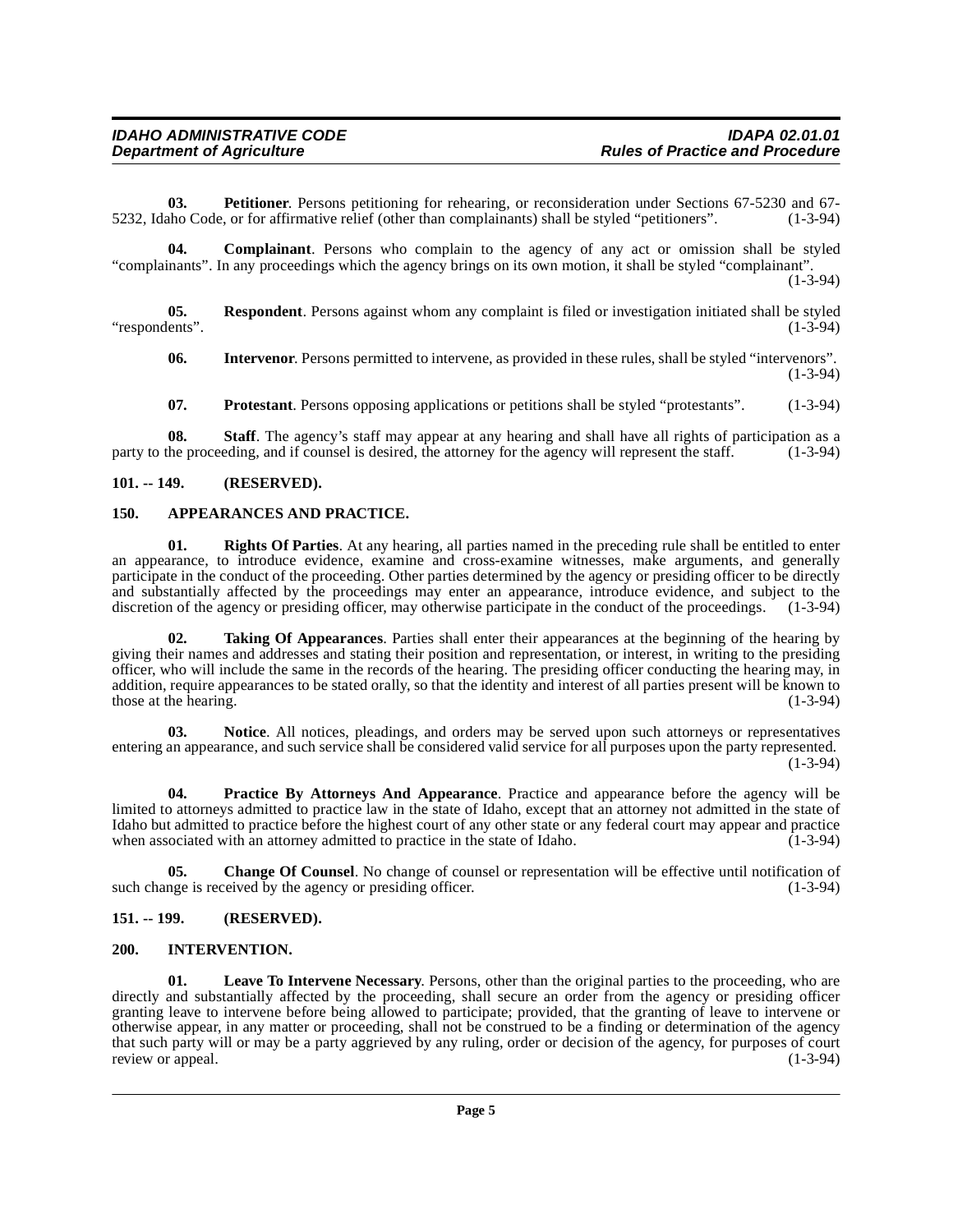<span id="page-5-7"></span>**02. Form And Content Of Petitions**. Petitions for leave to intervene must be in writing and must clearly identify the proceeding in which it is sought to intervene, setting forth the name and address of the petitioner, making a clear and concise statement of the direct and substantial interest of the petitioner in such proceeding, stating the manner in which such petitioner will be affected by such proceeding, outlining the matters relied upon by such petitioner as a basis for the petitioner's request to intervene in such cause, and if affirmative relief is sought, the petition must contain a clear and concise statement of relief sought and the basis thereof, together with a statement as to the nature and quantity of evidence the petitioner will present if such petition is granted.  $(1-3-94)$ 

<span id="page-5-6"></span>**03. Filing Of Petitions**. Petitions to intervene and proof of service of copy thereof on all other parties of record shall be filed within five (5) days after receiving notice of the proceeding, or if no notice is received, not less than five (5) days prior to the date set for hearing, and if filed thereafter, shall state a substantial reason for such delay;<br>otherwise such petition will not be considered. otherwise such petition will not be considered.

# <span id="page-5-0"></span>**201. -- 249. (RESERVED).**

## <span id="page-5-11"></span><span id="page-5-1"></span>**250. PLEADINGS.**

**01. Pleadings Enumerated**. Pleadings before the agency shall be styled after those provided in the Idaho Rules of Civil Procedure. (1-3-94)

<span id="page-5-13"></span><span id="page-5-12"></span><span id="page-5-8"></span>**02.** Verification. All pleadings, except those made by the agency, shall be verified. (1-3-94)

**03. Form And Size**. Pleadings or briefs submitted under these rules shall be typewritten, or process printed, properly titled, and shall be signed by the appropriate authorized individual or officer submitting the same and bear his or her address. All pleadings shall be on paper approximately eight and one-half by eleven  $(\frac{8}{12} \times 11)$ inches in size, and shall set forth a clear and concise statement of the matters relied upon as a basis for such pleading, together with an appropriate prayer, when relief is sought. together with an appropriate prayer, when relief is sought.

<span id="page-5-5"></span>**04. Defective Pleadings-Dismissal**. Upon the filing of any pleading, it will be inspected by the agency and if found to be defective or insufficient, the agency, on its own initiative, or on motion of any party, may strike or dismiss such document or require its amendment. (1-3-94)

<span id="page-5-2"></span>**05.** Amendments To Pleadings. A pleading may be amended only by leave of the agency or the  $\frac{1}{2}$  officer. (1-3-94) presiding officer.

<span id="page-5-4"></span>**06. Applications**. All pleadings requesting a right or authority from the agency shall be styled "Applications". They must set forth the full name and mailing address of the applicant, and must contain fully the facts on which the application is based, with required exhibits, and a request for the order, authorization, permission, certificate or permit desired and a reference to the particular provision of law requiring or providing the same. The application shall be signed by the applicant or the applicant's attorney, if any.  $(1-3-94)$ 

<span id="page-5-9"></span>**07.** Petitions. All pleadings praying for affirmative relief (other than complaints or answers) including to be permitted to intervene in proceedings, or for rehearing, shall be styled "Petitions". (1-3-94) requests to be permitted to intervene in proceedings, or for rehearing, shall be styled "Petitions".

<span id="page-5-10"></span>**08.** Petitions For Reconsideration. Petitions for reconsideration shall set forth specifically the ground or grounds upon which the petitioner considers the order to be unlawful, erroneous or not in conformity with the law, and a statement of the nature and quantity of evidence such petitioner will offer if reconsideration is granted. Such petitions shall be filed with the agency within the time limit prescribed in Subsection 550.01. (1-3-94) petitions shall be filed with the agency within the time limit prescribed in Subsection 550.01.

<span id="page-5-3"></span>**09.** Answers. Whenever a complaint is filed with the agency, setting forth a violation or omission by any party subject to agency jurisdiction, the respondent shall satisfy or answer the complaint. A party against whom a petition is directed who desires to contest the same or make any representation to the agency in connection therewith may file an answer thereto. Answers shall be filed with the agency within the time limit prescribed in Subsection 300.05. Answers shall be so drawn as to advise the agency and all parties of record fully and completely of the nature of such material allegations of the complaint or petition. Matters alleged by way of cross complaint or affirmative defense shall be separately stated and numbered. In case a party fails to answer within the prescribed time, that party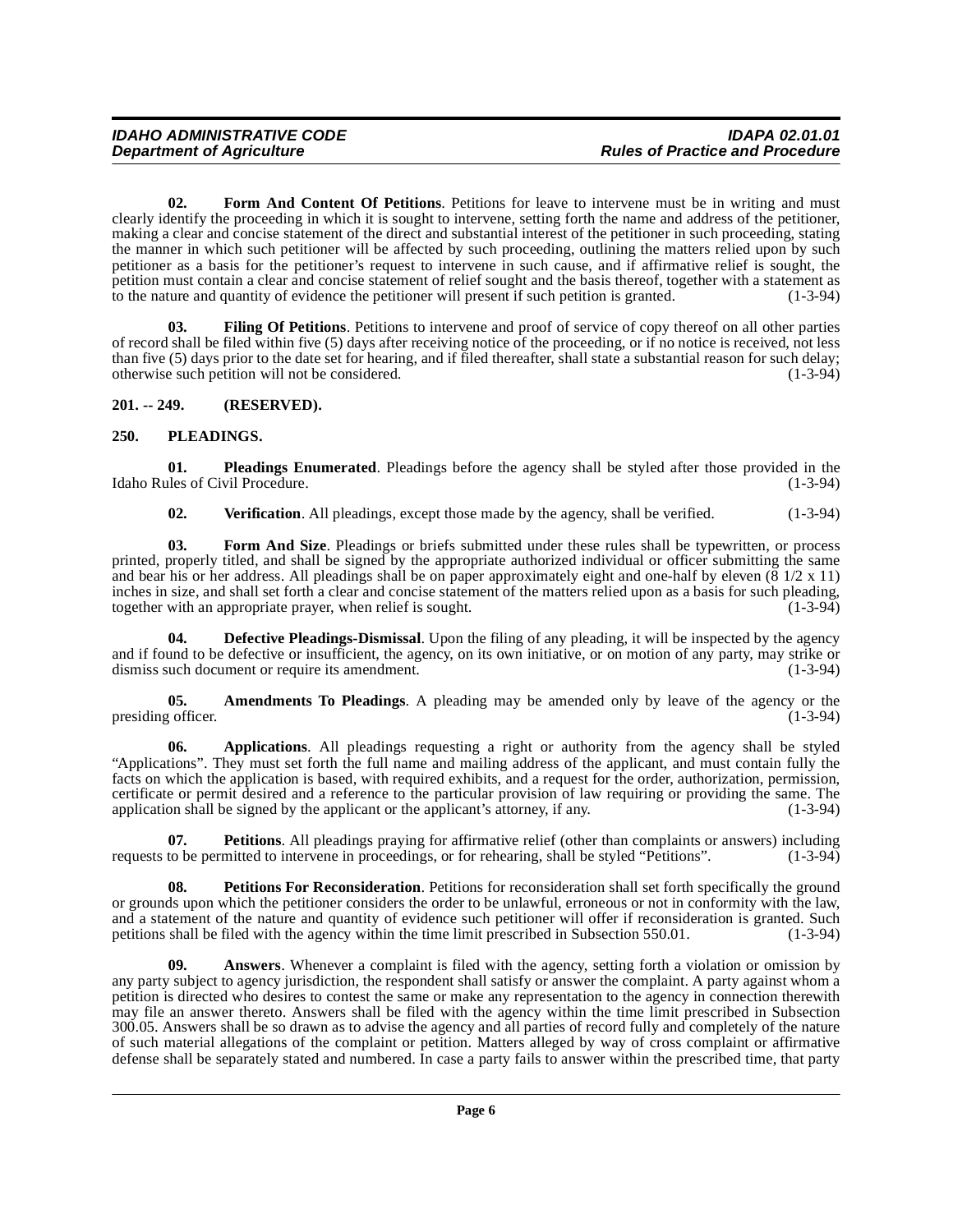| <b>IDAHO ADMINISTRATIVE CODE</b> | <b>IDAPA 02.01.01</b>                  |
|----------------------------------|----------------------------------------|
| <b>Department of Agriculture</b> | <b>Rules of Practice and Procedure</b> |

shall be deemed to have denied generally the allegations of the complaint or petition, and shall be precluded except with the consent of opposing parties and the agency from setting up any affirmative defense in the proceeding, and the agency may proceed with the matter solely upon the issues set forth in the complaint or petition, or issue a notice of default, or continue the matter to a future date under the provisions of Subsection 400.16. (1-3-94)

#### <span id="page-6-6"></span>**10.** Motions--Defined--Form And Contents--Time For Filing. (1-3-94)

a. Motions Defined. All other pleadings requesting the agency to take any other action in a contested case, except consent orders or pleadings specifically answering other pleadings, are called "motions". (1-3-94)

b. Form And Contents. The practice respecting motions and forms shall conform insofar as practicable with the Idaho Rules of Civil Procedure. Motions should fully state the facts upon which they are based, refer to the particular provision of statute, rule, order, notice, or other controlling law upon which they are based, and state the relief sought. (1-3-94)

c. Oral Argument -- Time for Filing. If the moving party desires oral argument or hearing on the motion, it must state so in the motion. Any motion to dismiss, strike or limit an application or claim or appeal, complaint, petition, or protest must be filed before the answer is due or be included in the answer, if the movant is obligated to file an answer. If a motion is directed to an answer, it must be filed within fourteen (14) days after service of the answer. Other motions may be filed at any time upon compliance with Rule 250.11. (1-3-94)

<span id="page-6-7"></span>**11. Procedure On Prehearing Motions**. The presiding officer may consider and decide prehearing motions with or without oral argument or hearing. If oral argument or hearing on a motion is requested and denied, the presiding officer must state the grounds for denying the request. Unless otherwise provided by the presiding officer, when a motion has been filed, all parties seeking similar substantive or procedural relief must join in the motion or file a similar motion within seven (7) days after receiving the original motion. The party(ies) answering to or responding to the motion(s) will have fourteen  $(14)$  days from the time of filing of the last motion or joinder pursuant to the requirements of the previous sentence in which to respond.  $(1-3-94)$ pursuant to the requirements of the previous sentence in which to respond.

<span id="page-6-4"></span>**12. Formal Complaints**. Formal complaints are those complaints filed under the provisions of the applicable law. Formal complaints must be in writing and shall set forth clearly and concisely the ground of complaint and a statement of the facts. Facts constituting acts or omissions, together with citations, statutes or rules of the agency involved, should be stated, together with the dates on which the acts or omissions occurred. The name of the person complained against must be stated in full, and the address of the complainant, together with the name and address of the complainant's attorney, if any, must appear upon the complaint. (1-3-94) address of the complainant's attorney, if any, must appear upon the complaint.

<span id="page-6-5"></span>**13. Hearings On Complaints**. Formal complaints will be set for hearing at the earliest convenience of the agency, unless notice of satisfaction of the complaint, by answer or otherwise, is received by the agency. (1-3-94)

#### <span id="page-6-0"></span>**251. -- 299. (RESERVED).**

#### <span id="page-6-3"></span><span id="page-6-2"></span><span id="page-6-1"></span>**300. FILING AND SERVICE.**

**01. Filing Of Pleadings**. An original and two (2) legible copies of all pleadings shall be filed with the agency. The agency or the presiding officer may direct that a copy of all applications, petitions, complaints and other pleadings designated by the agency be served by the party filing the pleadings on any person whom the agency determines may be affected by the proceedings. (1-3-94)

<span id="page-6-9"></span>**02. Service Upon Agency**. All pleadings, written communications, and documents that are intended to be part of an official record for a decision in a contested case must be filed with the agency. Documents are deemed to be filed when received during office hours, by the legal bureau at the central office of the agency or by the designated individual member of agency staff, and not when mailed, faxed or otherwise sent. (1-3-94)

<span id="page-6-8"></span>**03. Service By Agency**. Service of summons and complaint shall be made in accordance with the Idaho Rules of Civil Procedure. The agency may serve all notices, orders, and other documents, by certified mail, return receipt requested, to a party's last known mailing address, or by hand delivery, or by personal service, or by fax during office hours. Service by the agency shall be deemed complete when a true copy of such notice, order, or other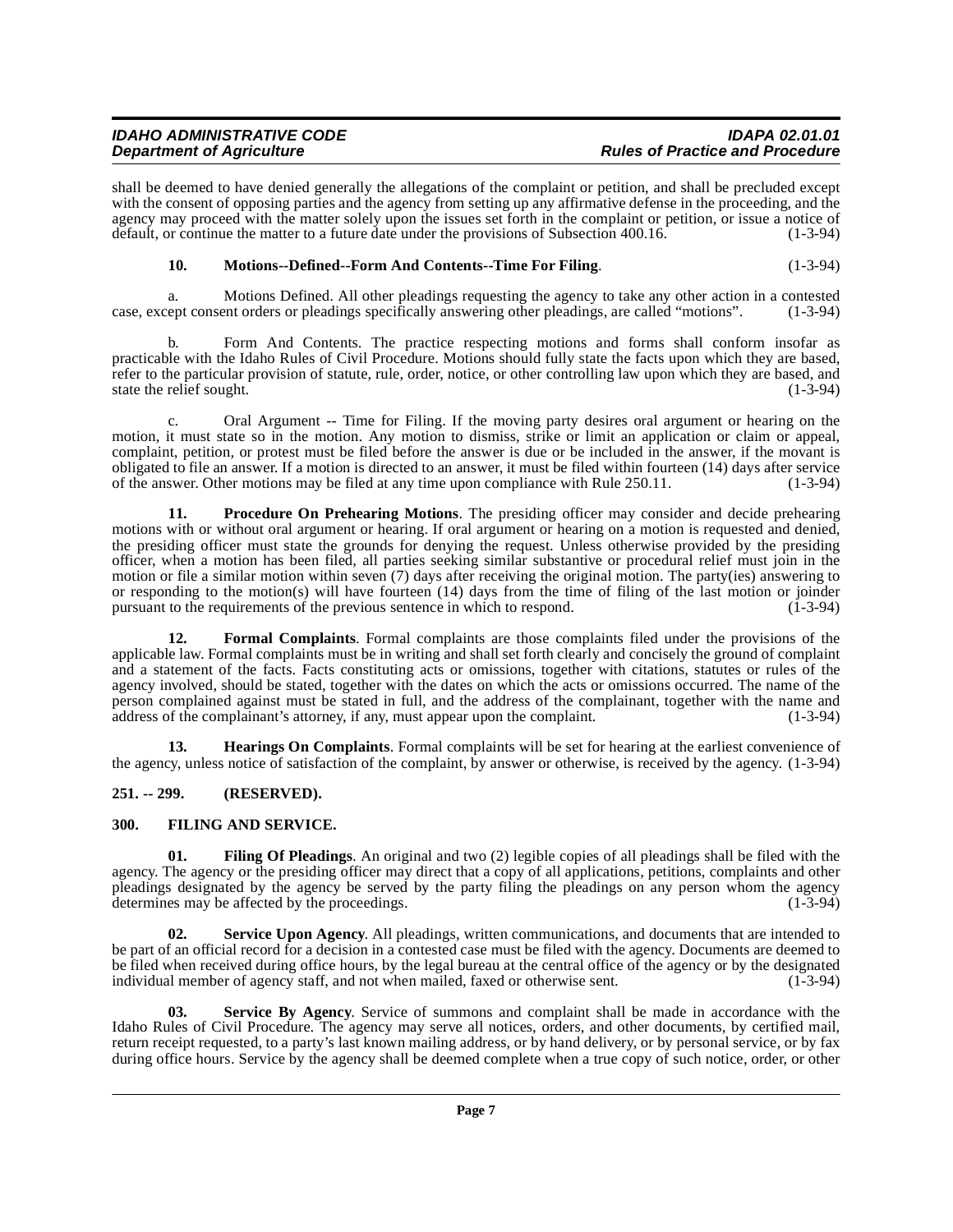document, properly addressed and stamped, is deposited in the United States Mail, or is personally served, or is delivered by hand, or is sent by fax during business hours. (1-3-94) delivered by hand, or is sent by fax during business hours.

**04. Proof Of Service**. There shall appear on the original of every pleading filed with the agency proof of service thereof by an acknowledgment of service or the following certificate:

> <span id="page-7-4"></span>I hereby certify that I have this day served the foregoing document upon all parties of record in this proceeding, by delivering a copy thereof in person to by mailing a copy thereof, properly addressed with postage prepaid to

Dated at, This day of, 20

<span id="page-7-7"></span>Signature

**05. Time For Filing Answers**. Answers to complaints or petitions shall be filed with the agency and service thereof made to parties of record within twenty (20) days after service of said complaint or petition, unless for good cause, the agency or the presiding officer extends the time within which the answer may be made. When an answer is not timely filed under this rule, the presiding officer may issue a notice of default against the respondent pursuant to Subsection 500.03.

#### <span id="page-7-2"></span><span id="page-7-0"></span>**301. DISCOVERY.**

<span id="page-7-3"></span>

| cases are: | 01. | <b>Kinds Of Discovery.</b> The kinds of discovery recognized and authorized by these rules in contested | $(1-3-94)$ |
|------------|-----|---------------------------------------------------------------------------------------------------------|------------|
|            | a.  | Depositions:                                                                                            | $(1-3-94)$ |
|            | b.  | Production requests or written interrogatories;                                                         | $(1-3-94)$ |
|            | c.  | Requests for admission;                                                                                 | $(1-3-94)$ |
|            | d.  | Subpoenas; and                                                                                          | $(1-3-94)$ |
|            |     |                                                                                                         |            |

<span id="page-7-8"></span><span id="page-7-6"></span>e. Statutory inspection, examination, or investigation. (1-3-94)

**02. Rules Of Civil Procedure**. Unless otherwise provided by statute, rule, order or notice, the scope of discovery, other than statutory inspection, examination, investigation, etc., is governed by the Idaho Rules of Civil Procedure (see Idaho Rule of Civil Procedure 26(b)). (1-3-94)

**03. When Discovery Authorized**. Parties may agree between or among themselves to provide for discovery without reference to an agency's statutes, rules of procedure, or orders. Otherwise no party before the agency is entitled to engage in discovery unless the party moves to compel discovery and the agency issues an order directing that the discovery be answered. The presiding officer shall provide a schedule for discovery in the order compelling discovery, but the order compelling and scheduling discovery need not conform to the timetables of the Idaho Rules of Civil Procedure. The agency or agency staff may conduct statutory inspection, examination, or investigation at any time without filing a motion to compel discovery. (1-3-94) investigation at any time without filing a motion to compel discovery.

<span id="page-7-5"></span>**04. Rights To Discovery Reciprocal**. All parties to a proceeding have a right of discovery of all other parties to a proceeding according to Subsection 301.03 and to the authorizing statutes and rules. The presiding officer may by order, authorize, or compel necessary discovery authorized by statute or rule. (1-3-94)

<span id="page-7-1"></span>**05. Depositions**. Depositions shall be taken in accordance with the Idaho Rules of Civil Procedure for ose allowed by statute, the Idaho Rules of Civil Procedure, or rule or order of the agency. (1-3-94) any purpose allowed by statute, the Idaho Rules of Civil Procedure, or rule or order of the agency.

(1-3-94)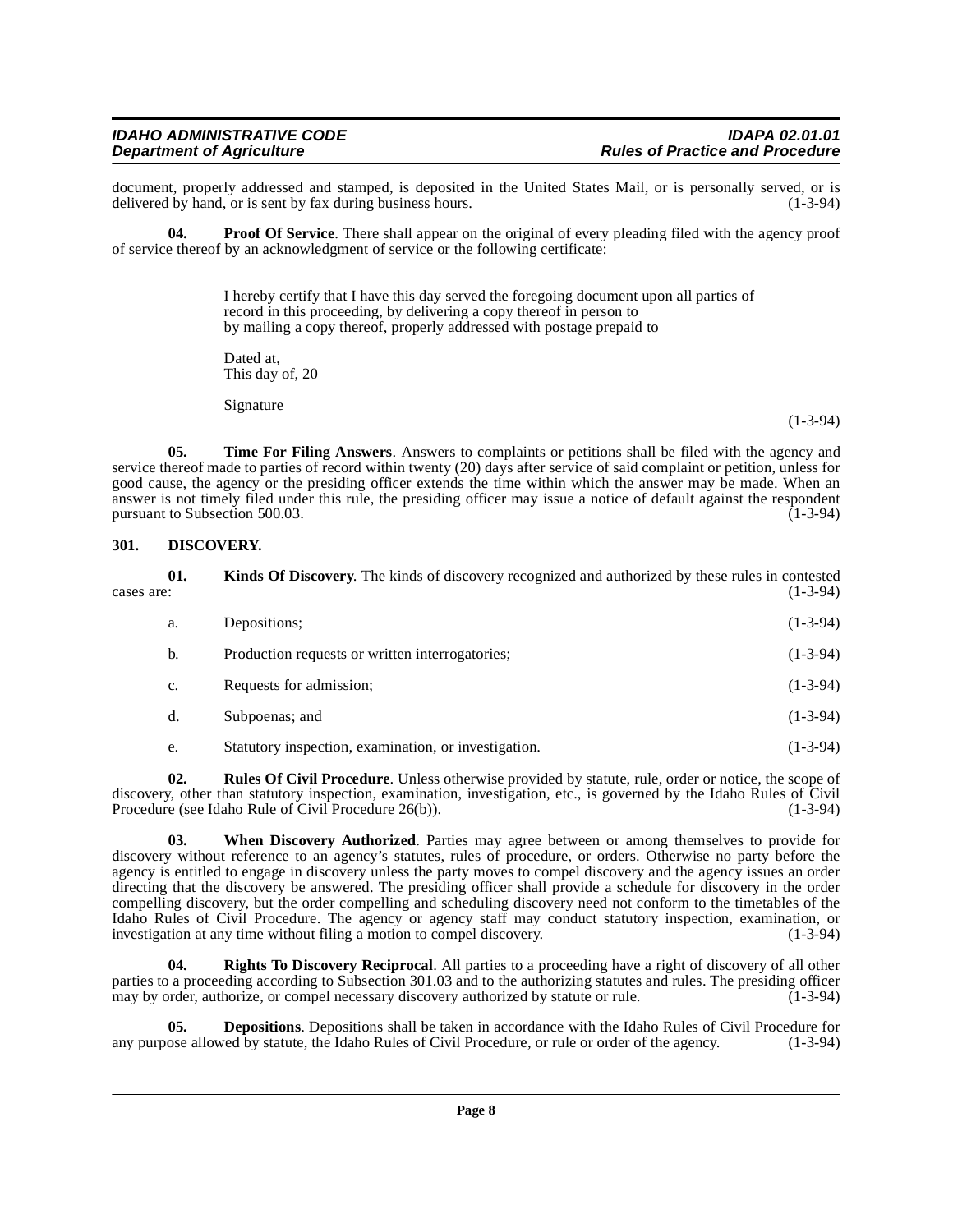<span id="page-8-7"></span>**06. Production Requests Or Written Interrogatories And Requests For Admission**. Production requests or written interrogatories and requests for admission shall be submitted in accordance with the Idaho Rules of Civil Procedure for any purpose allowed by statute, the Idaho Rules of Civil Procedure, or rule or order of the agency.  $(1-3-94)$ 

<span id="page-8-11"></span>**07. Subpoenas**. The agency may issue subpoenas upon a party's motion or upon its own initiative. The agency upon motion to quash made promptly, and in any event, before the time to comply with the subpoena, may quash the subpoena, or condition denial of the motion to quash upon reasonable terms. (1-3-94)

<span id="page-8-10"></span>**08. Statutory Inspection, Examination, Investigation -- Contrasted With Other Discovery**. This rule recognizes, but does not enlarge or restrict, an agency's statutory right of inspection, examination or investigation. This statutory right of an agency is independent of and cumulative to any right of discovery in formal proceedings and may be exercised by the agency whether or not a person is party to a formal proceeding before the agency. Information obtained from statutory inspection, examination or investigation may be used in formal proceedings or for any other purpose, except as restricted by statute or rule. The rights of deposition, production request or written interrogatory, request for admission, and subpoena, can be used by parties only in connection with formal proceedings before the agency. (1-3-94) formal proceedings before the agency.

<span id="page-8-1"></span>**09. Answers To Production Requests Or Written Interrogatories And To Requests For Admission**. Answers to production requests or written interrogatories and to requests for admission shall be filed or served as provided by the order compelling discovery. Answers shall conform to the requirements of the Idaho Rules of Civil Procedure. The order compelling discovery may provide that voluminous answers to requests need not be served so long as they are made available for inspection and copying under reasonable terms. (1-3-94) served so long as they are made available for inspection and copying under reasonable terms.

<span id="page-8-2"></span>**10. Filing And Service Of Discovery-Related Documents**. Notices of deposition, cover letters stating that production requests, written interrogatories or requests for admission have been served, cover letters stating answers to production requests, written interrogatories, or requests for admission have been served or are available for inspection under Subsection 301.09, and objections to discovery shall be filed and served as provided in the order compelling discovery.

<span id="page-8-6"></span>**11. Prepared Testimony And Exhibits**. Order, notice or rule may require a party or parties to file before hearing and to serve on all other parties prepared expert testimony and exhibits to be presented at hearing. (1-3-94)

<span id="page-8-9"></span>**12. Sanctions For Failure To Obey Order Compelling Discovery**. The agency may impose all s recognized by statute or rules for failure to comply with an order compelling discovery. (1-3-94) sanctions recognized by statute or rules for failure to comply with an order compelling discovery.

<span id="page-8-8"></span>**13. Protective Orders**. As authorized by statute or rule, the agency may issue protective orders limiting access to information revealed, requested or obtained during settlement negotiations, discovery, or hearing.

 $(1-3-94)$ 

# <span id="page-8-3"></span><span id="page-8-0"></span>**302. INFORMAL PROCEDURE.**

<span id="page-8-5"></span>**01.** Informal Resolution Authorized. These rules encourage the use of informal proceedings to settle or determine contested cases. Unless prohibited by statute, the agency may provide for the use of informal procedure at any stage of a contested case. Informal procedure may include individual contacts by or with the agency staff asking for information, advice or assistance from the agency staff, or proposing informal resolution of formal disputes under the law administered by the agency. Informal procedures may be conducted in writing, by telephone or television, or in person, at the discretion of the agency. (1-3-94)

<span id="page-8-4"></span>**02. Informal Proceedings Do Not Exhaust Administrative Remedies**. Unless all parties agree to the contrary in writing, informal proceedings do not substitute for formal proceedings and do not exhaust administrative remedies, and informal proceedings are conducted without prejudice to the right of the parties to present the matter formally to the agency. Settlement offers made in the course of informal proceedings are confidential and shall not be included in the agency record of a later formal proceeding.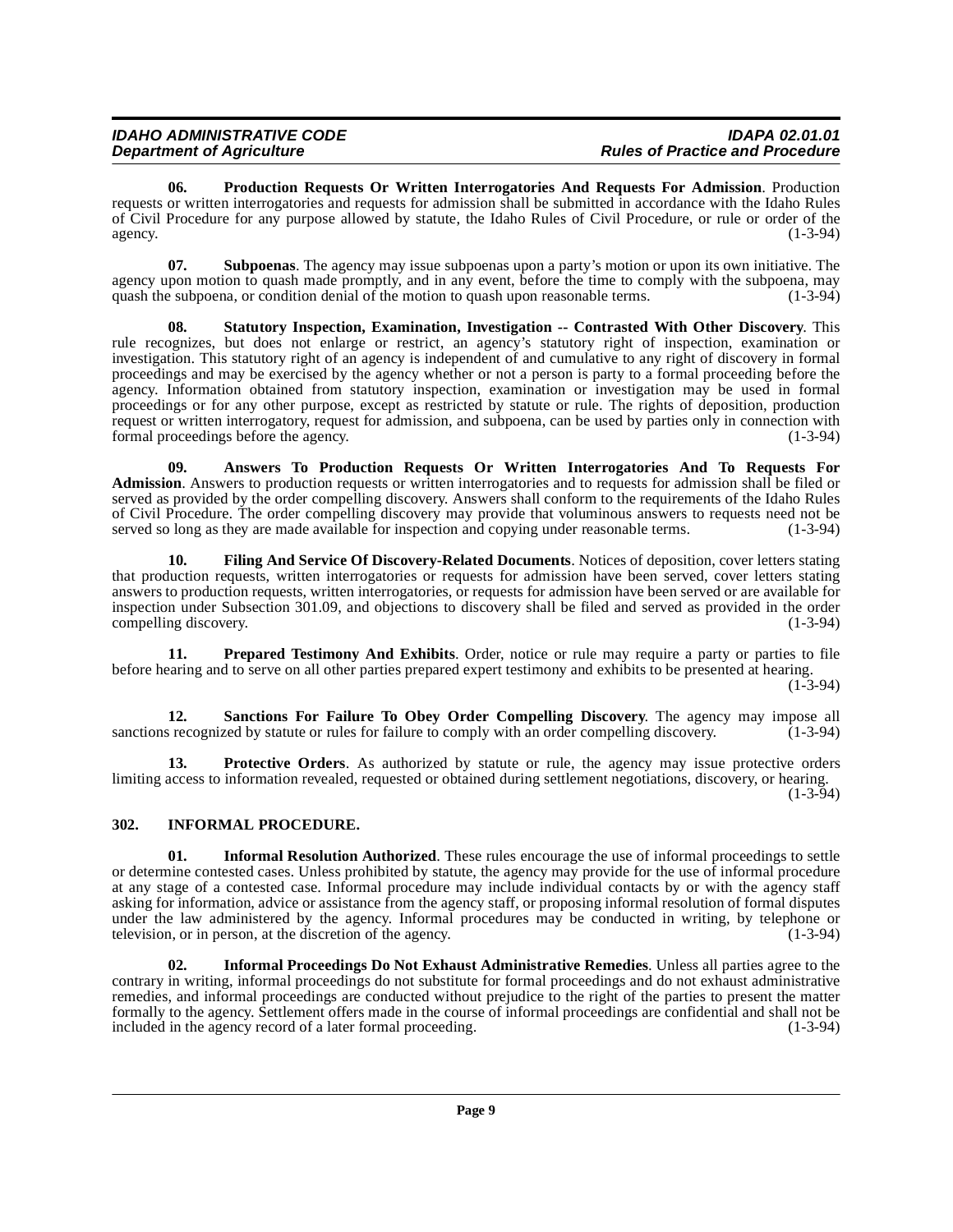#### <span id="page-9-0"></span>**303. -- 349. (RESERVED).**

#### <span id="page-9-10"></span><span id="page-9-1"></span>**350. PREHEARING CONFERENCES.**

**01. General**. The agency may, upon written notice to all interested parties, hold a prehearing conference for the purposes of formulating or simplifying the issues, obtaining admissions of fact and documents, arranging for the exchange of proposed exhibits or prepared expert testimony, limiting the number of witnesses, and determining procedure at the hearing, and other matters which may expedite the orderly conduct and disposition of the issues. (1-3-94) the issues.  $(1-3-94)$ 

<span id="page-9-4"></span>**02. Action Taken**. After the prehearing conference, the presiding officer shall enter an order which recites the action taken at the conference, the amendments allowed to the pleadings, and the agreements made by the parties as to any of the matters considered, and which limits the issues for hearing to those not disposed of by admissions or agreements of the parties; and such order when entered controls the subsequent course of the action, unless modified at the hearing to prevent injustice. (1-3-94)

<span id="page-9-11"></span>**03. Recessing Hearing For Conference**. In any proceeding the presiding officer may, in the officer's discretion, call all parties together for a conference prior to the taking of testimony, or may recess the hearing for such conference, with the view of carrying out the purpose of this rule. The presiding officer shall state on the record the results of such conference. (1-3-94)

#### <span id="page-9-2"></span>**351. -- 399. (RESERVED).**

#### <span id="page-9-7"></span><span id="page-9-3"></span>**400. HEARINGS.**

<span id="page-9-9"></span>**01.** Place And Time. Notice of the place, date and hour of the hearing will be served at least twenty (20) days before the time set therefor, unless the agency shall find that public necessity requires the hearing to be held at an earlier date. Hearings will be held at the central office of the agency unless otherwise determined by the agency.  $(1 - 3 - 94)$ 

<span id="page-9-6"></span>**02. Failure To Appear**. At the time and place set for hearing, if any party fails to appear, the agency may, with or without prejudice, dismiss the petition, application or complaint, may serve upon all parties a notice of a proposed default order, or may, upon good cause shown, recess said hearing for a further period to be set by the agency to enable said party to attend. Any and all costs incurred by reason of a party's non-appearance shall be assessed against the non-appearing party and no proceeding or action instigated by the non-appearing party shall be entertained by the agency until the assessed costs are paid. (1-3-94) entertained by the agency until the assessed costs are paid.

<span id="page-9-5"></span>**03. Conduct At Hearings**. All parties, counsel, and other persons, will conduct themselves in a respectful manner. The presiding officer may expel a person from an agency proceeding if that person engages in conduct that disrupts the proceeding. (1-3-94) conduct that disrupts the proceeding.

<span id="page-9-12"></span>**04. Testimony Under Oath**. All testimony presented in formal hearings will be given under oath. Before testifying, each witness must swear or affirm that the testimony the witness will give before the agency is the whole truth, and nothing but the truth. (1-3-94) whole truth, and nothing but the truth.

<span id="page-9-8"></span>**05. Order Of Procedure**. Subject to the special procedure required by Section 700, applicants, petitioners, or complainants shall present their evidence, and then such parties as may be opposing the application, petition, or complaint, shall submit their proof. The presiding officer shall determine the order in which the protestants shall introduce their evidence. Intervenors shall follow the party on whose behalf the intervention is made. If the intervention is not in support of either original party, the presiding officer shall designate at which stage such intervention shall be heard. Evidence will ordinarily be received in the following order:  $(1-3-94)$ intervention shall be heard. Evidence will ordinarily be received in the following order:

| a.  | Upon applications and petitions: | $(1-3-94)$ |
|-----|----------------------------------|------------|
| i.  | Applicant or petitioner.         | $(1-3-94)$ |
| ii. | Agency staff.                    | $(1-3-94)$ |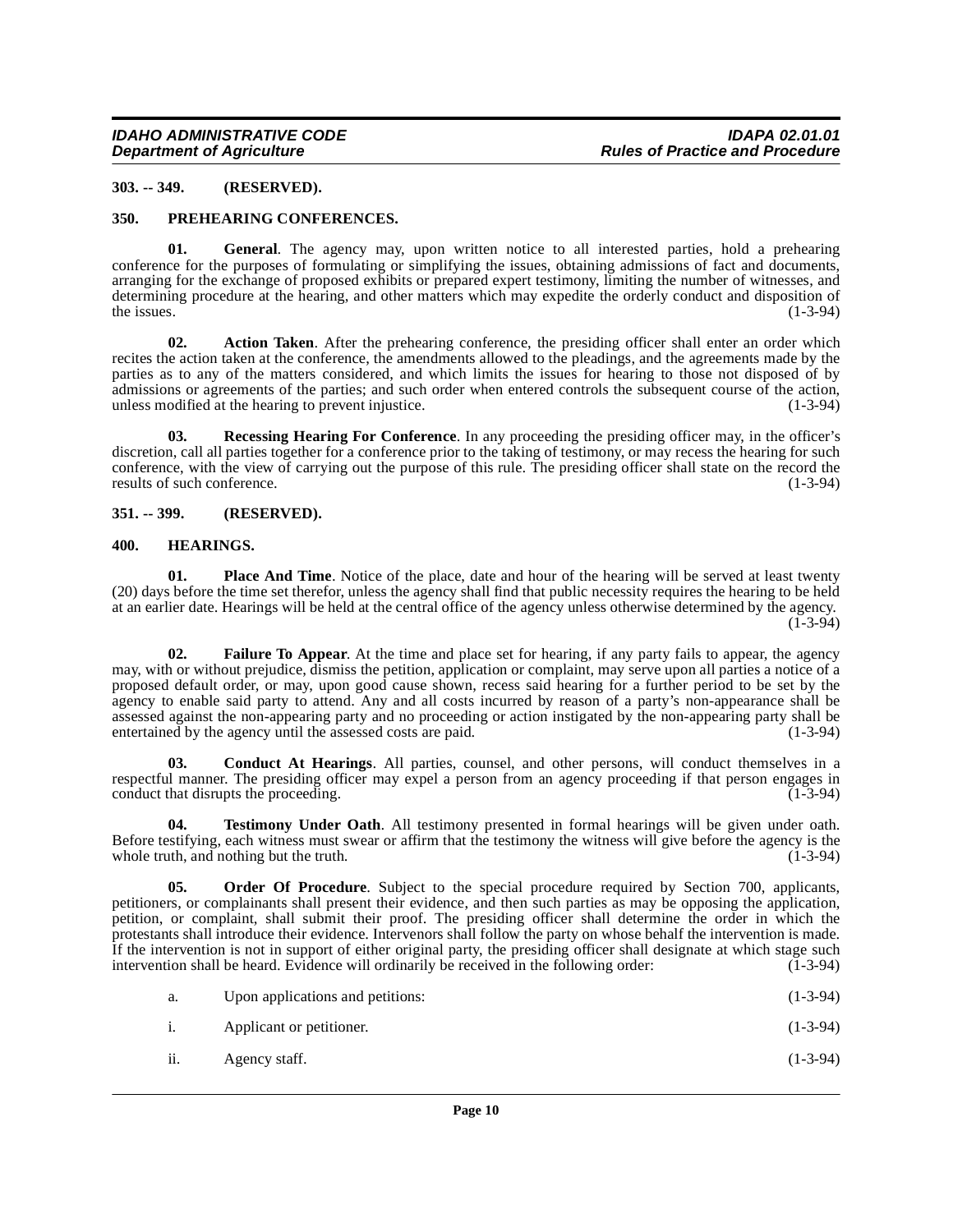| iii.        | Intervenors or protestants.                         | $(1-3-94)$ |
|-------------|-----------------------------------------------------|------------|
| iv.         | Rebuttal by applicant or petitioner.                | $(1-3-94)$ |
| b.          | Upon formal complaints:                             | $(1-3-94)$ |
| i.          | Complainant.                                        | $(1-3-94)$ |
| ii.         | Respondent.                                         | $(1-3-94)$ |
| iii.        | Agency staff.                                       | $(1-3-94)$ |
| iv.         | Rebuttal by complainant.                            | $(1-3-94)$ |
| $C_{\star}$ | Upon complaints by agency and orders to show cause: | $(1-3-94)$ |
| i.          | Agency staff or agency representatives.             | $(1-3-94)$ |
| ii.         | Respondent.                                         | $(1-3-94)$ |
| iii.        | Rebuttal by agency staff or agency representatives. | $(1-3-94)$ |

<span id="page-10-0"></span>d. The aforementioned procedure may be modified at the discretion of the agency or presiding officer.  $(1 - 3 - 94)$ 

**06.** Consolidation. The agency may consolidate two (2) or more proceedings in any one (1) hearing where it appears that the issues are substantially the same and that the rights of the parties will not be prejudiced by such procedure. Where two (2) or more proceedings are consolidated for hearing, the presiding officer shall determine the order in which all the parties shall introduce their evidence and which party or parties shall open and close.  $\epsilon$  (1-3-94) (1-3-94)

<span id="page-10-2"></span>**07. Limits Of Intervenors And Protestants**. Where two (2) or more intervenors or protestants have substantially the same interests and positions, the presiding officer may, at any time before or during the hearing, if the officer deems it advisable in order to expedite the proceedings, limit the number of intervenors or protestants who will be permitted to testify, cross-examine witnesses, or to make and argue motions and objections. (1 will be permitted to testify, cross-examine witnesses, or to make and argue motions and objections.

<span id="page-10-7"></span>**08.** Stipulations. With the approval of the presiding officer, the parties may stipulate as to any fact at issue, either by written stipulation introduced in evidence as an exhibit or by oral statement shown upon the record. Any such stipulation shall be binding upon all parties so stipulating and may be regarded by the agency as evidence at the hearing; however, the agency may require proof of the facts set forth in the stipulation. (1-3-94)

<span id="page-10-6"></span>**09. Rules Of Evidence**. The admission of evidence before the agency shall be governed by Section 67-<br>(1-3-94) 5251, Idaho Code.

<span id="page-10-1"></span>**10. Evidentiary Rulings**. The presiding officer shall rule on the admissibility of all evidence, subject to the requirements of Subsection 400.09. (1-3-94)

<span id="page-10-3"></span>**11. Objections And Exceptions**. When objections are made to the admission or exclusion of evidence, ds relied upon shall be stated briefly. (1-3-94) the grounds relied upon shall be stated briefly.

<span id="page-10-4"></span>**12. Offer Of Proof**. An offer of proof for the record shall consist of a statement of the substance of the evidence to which objections have been sustained. (1-3-94) (1-3-94)

<span id="page-10-5"></span>**13. Prepared Testimony**. With the approval of the presiding officer, a witness may read testimony into the record on direct examination. Before any prepared testimony is read, unless excused by the presiding officer, the witness shall deliver copies thereof to the presiding officer, the reporter and all counsel or parties. Admissibility shall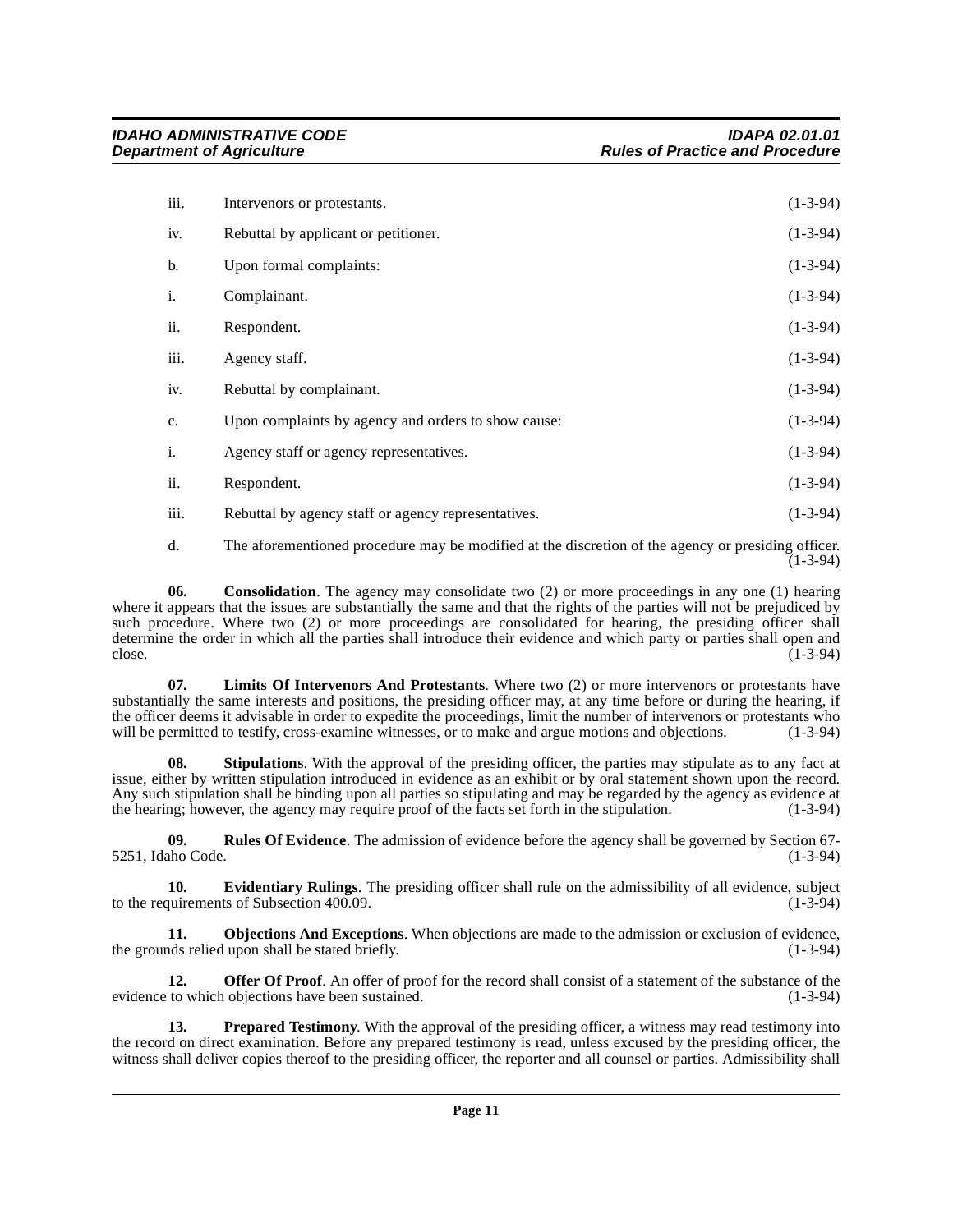be subject to the rules governing oral testimony. If the presiding officer deems that substantial savings in time will result, and where the parties so agree, prepared testimony may be copied into the record without reading, provided that copies thereof shall have been served upon all parties and the agency ten (10) days before the hearing or such prior service is waived in writing. prior service is waived in writing.

<span id="page-11-3"></span><span id="page-11-2"></span>**14.** Continuances. The agency or the presiding officer additional proof of any subject matter. (1-3-94)

**15.** Briefs. In any hearing, the agency or the presiding officer may order briefs to be filed within such time as may be allowed. An original and two  $(2)$  copies of briefs shall be filed at the central office of the agency or as otherwise directed by the presiding officer and shall be accompanied by an acknowledgment of service or an affidavit showing service on other parties of record. (1-3-94)

**16. Official Notice**. The agency or the presiding officer may take official notice subject to the provisions of Section 67-5251 (4), Idaho Code, of the following matters: (1-3-94)

<span id="page-11-6"></span>a. Rules, regulations, official reports, decisions and orders of any agency, state or federal. (1-3-94)

b. Contents of decisions, orders, certificates and permits issued by the agency. (1-3-94)

c. Matters of common knowledge and technical or scientific facts of established character. (1-3-94)

d. Official documents, if pertinent, when properly introduced into the record of formal proceedings by reference; provided, however, that proper and definite identification of such document shall be made by the party offering the same and that the same is published and generally circulated so that an opportunity shall be given to all of the parties of interest in the hearing to examine the same and present rebuttal evidence. (1-3-94)

<span id="page-11-7"></span>**17. Open Hearings**. All hearings conducted by the agency shall be open to the public unless precluded (1-3-94) by law.  $(1-3-94)$ 

#### <span id="page-11-0"></span>**401. -- 499. (RESERVED).**

#### <span id="page-11-4"></span><span id="page-11-1"></span>**500. DECISION AND ORDERS.**

<span id="page-11-9"></span>**01. Submission Of Decisions**. A proceeding shall stand submitted for decision by the agency after the taking of evidence or the filing of briefs or the presentation of oral argument as may have been prescribed by the agency or the presiding officer, unless otherwise specifically provided. (1-3-94) agency or the presiding officer, unless otherwise specifically provided.

<span id="page-11-8"></span>**02.** Proposed Orders. When a case stands submitted for final decision on the merits, the agency shall decide the issue presented thereby and issue a final decision including findings of fact and conclusions of law. The agency may, in its discretion, request proposed findings of fact from each party. Where the presiding officer submits a recommended or preliminary order, such order may be reviewed by the agency, pursuant to Sections 67-5243, 67- 5244, and 67-5245, Idaho Code, in determining the matter on its merits. (1-3-94)

## <span id="page-11-5"></span>**03. Default Orders**. (1-3-94)

a. If an applicant, petitioner, complainant, respondent, or moving party fails to appear at the time and place set for hearing on an application or claim, petition, complaint, or motion, the presiding officer may serve upon all parties a notice of a proposed default order. The notice of a proposed default order shall include a statement that the default order is proposed to be issued because of a failure of the applicant, petitioner, complainant, respondent, or moving party to appear at the time and place set for hearing. The notice of proposed default order may be mailed to<br>the last known mailing address of the party proposed to be defaulted. (1-3-94) the last known mailing address of the party proposed to be defaulted.

b. Within seven (7) days after the service of the notice of proposed default order, the party against whom it was filed may file a written petition requesting that a default order not be entered. The petition must state the grounds why the petitioning party believes that a default order should not be entered. (1-3-94) grounds why the petitioning party believes that a default order should not be entered.

c. The agency shall promptly issue a default order or withdraw the notice of proposed default order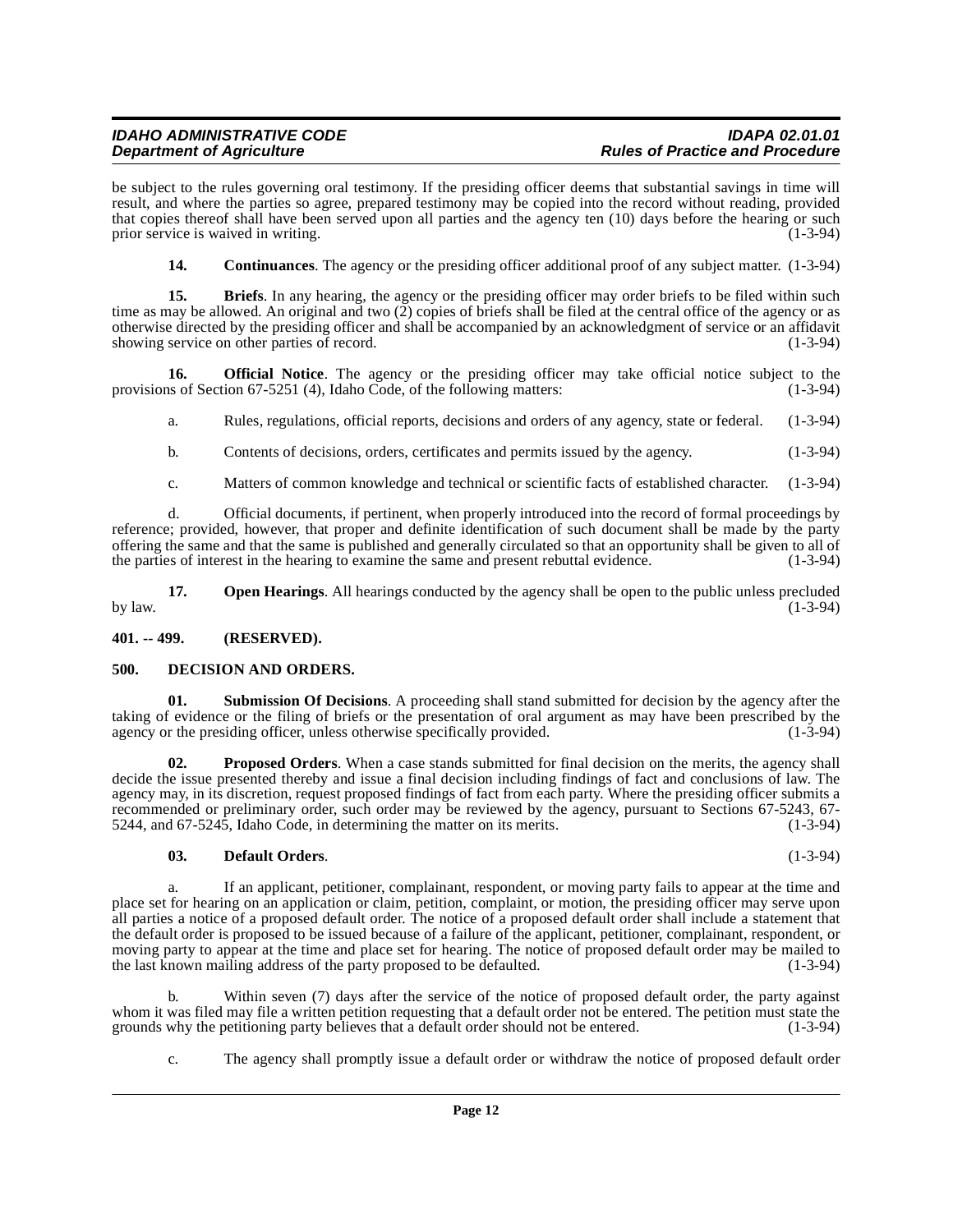after expiration of the seven (7) days for the party to file a petition contesting the default order or receipt of a petition.  $(1 - 3 - 94)$ 

#### <span id="page-12-7"></span>**04. Consent Orders--Defined--Form And Contents**. (1-3-94)

a. Consent Orders Defined. Agreements between the agency or agency staff and another person(s) in which one or more person(s) agree to engage in certain conduct mandated by statute, rule, order, case decision, or other provision of law, or to refrain from engaging in certain conduct prohibited by statute, rule, order, case decision, or other provision of the law, are called "consent orders". Consent orders are intended to require compliance with existing law. (1-3-94)

b. Requirements. Consent orders must recite the parties to the agreement, and fully state the conduct ed or prescribed by the consent order. (1-3-94) proscribed or prescribed by the consent order.

c. Additional. In addition, consent orders may recite the consequences of failure to abide by the consent order, provide for payment of civil or administrative penalties authorized by law, provide for loss of rights, licenses, awards or authority, provide for other consequences as agreed to by the parties, and provide that the parties waive all further procedural rights (including hearing, consultation with counsel, etc.) with regard to enforcement of the consent order. (1-3-94)

<span id="page-12-12"></span>**05.** Service Of Orders. Parties shall be notified either personally or by certified mail of any order.<br>
(1-3-94) Copies of the order shall be served on all parties.

#### <span id="page-12-0"></span>**501. -- 549. (RESERVED).**

#### <span id="page-12-11"></span><span id="page-12-1"></span>**550. PETITIONS FOR RECONSIDERATION.**

**01.** Time For Filing. Any party to a proceeding who is directly and substantially affected by the order of the agency may apply for reconsideration within fourteen (14) days after service of the order. Petitions for reconsideration shall, as to form and content, conform to the requirements of Subsection 250.08, and filing and service thereof shall conform to the requirements set forth in Section 300. service thereof shall conform to the requirements set forth in Section 300.

<span id="page-12-14"></span><span id="page-12-13"></span><span id="page-12-8"></span><span id="page-12-5"></span>**02. Stay Of Order**. The petition may include a request for a stay of a final order. (1-3-94)

**03. Effect Of Filing**. The filing of a petition for reconsideration shall not excuse compliance with the er nor suspend the effectiveness of such order unless a stay has been granted. (1-3-94) final order nor suspend the effectiveness of such order unless a stay has been granted.

**04.** Answer To Petition. Within ten (10) days after a petition for reconsideration is filed, any party to the proceeding may file an answer in support of or in opposition to the petition. The filing of an answer to a petition for reconsideration will not toll the twenty-one (21) day time period set forth in Section 67-5246(4), Idaho Code.

(1-3-94)

<span id="page-12-9"></span>**05. Hearing On Reconsideration**. The agency may, at its discretion, hold a hearing on a petition for reconsideration. Such hearing, if held, will be held in conformance with the procedural rules governing hearings.

 $(1-3-94)$ 

#### <span id="page-12-2"></span>**551. -- 599. (RESERVED).**

#### <span id="page-12-10"></span><span id="page-12-3"></span>**600. MISCELLANEOUS PROVISIONS.**

<span id="page-12-6"></span>**01. Computation Of Time**. The time within which any act shall be done, as herein provided, shall be computed by excluding the first day and including the last, unless the last day is Saturday, Sunday or a holiday, and then it is excluded.

#### <span id="page-12-4"></span>**601. -- 699. (RESERVED).**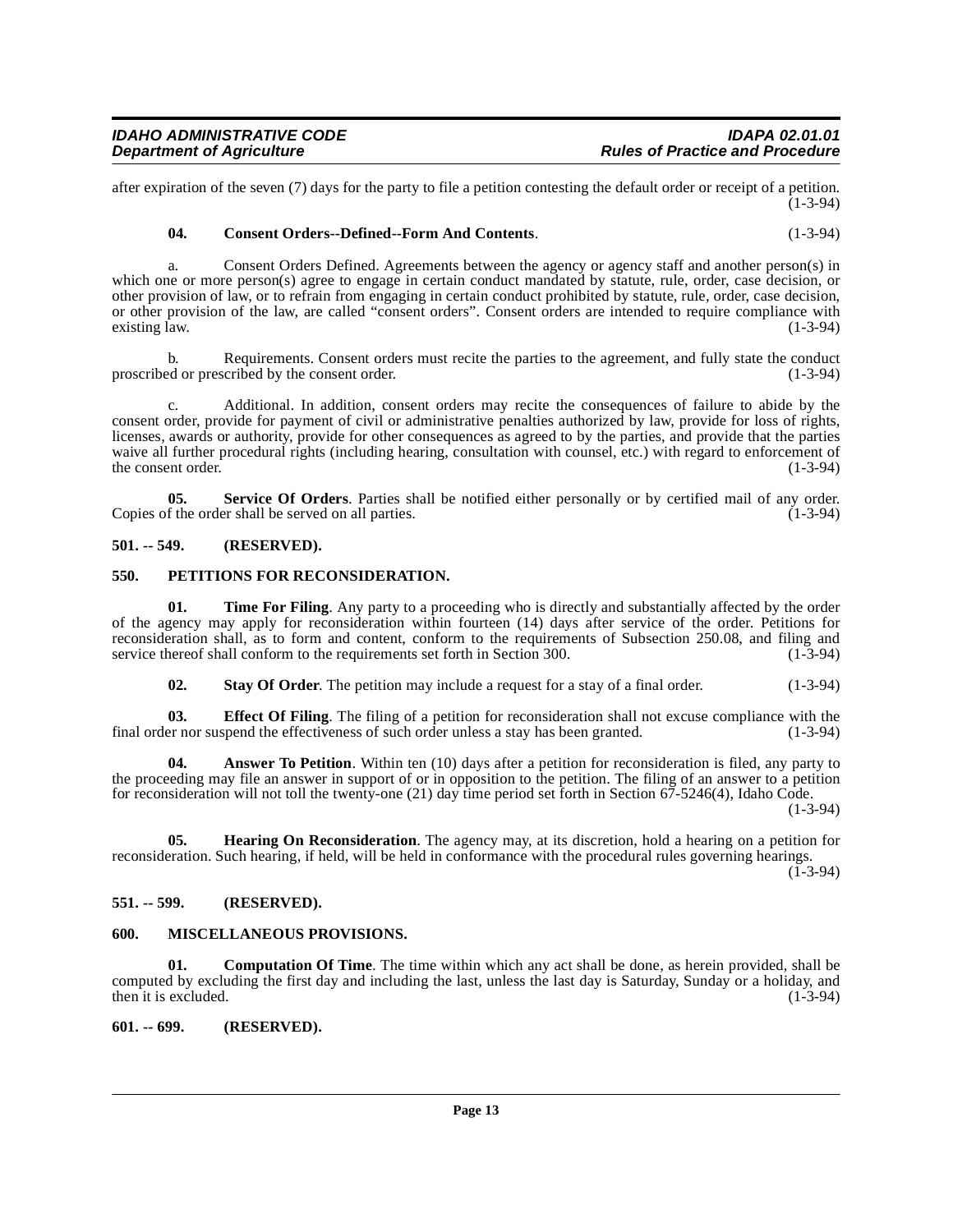#### <span id="page-13-7"></span><span id="page-13-0"></span>**700. HEARING PROCEDURE FOR ADOPTION OF RULES.**

<span id="page-13-6"></span>**01. Hearing**. The hearing to consider a rule shall be conducted by and shall be under the control of the conficer. presiding officer.

<span id="page-13-2"></span>**02. Conflict Of Interest**. If the presiding officer or any decision maker has a potential conflict of interest as defined in Section 59-703(4), Idaho Code, that officer shall comply with the requirements of the Ethics in Government Act of 1990, Sections 59-701 through 59-706, Idaho Code. (1-3-94)

<span id="page-13-12"></span>**03. Witnesses**. At the commencement of the hearing, any person wishing to be heard shall provide name and address to the presiding officer. Additional persons may be heard at the discretion of the presiding officer. The presiding officer may provide an appropriate form for listing witnesses which shall indicate the name of the witness, and such other information as the presiding officer may deem appropriate. (1-3-94) witness, and such other information as the presiding officer may deem appropriate.

<span id="page-13-3"></span>**04.** Content Of Notice. At the commencement of the hearing, the presiding officer may summarize the content of the notice provided pursuant to Section 67-5221, Idaho Code, unless requested by a person present to read<br>(1-3-94) the notice in full.

**05.** Order Of Presentation. Subject to the discretion of the presiding officer, the order of the ion shall be: (1-3-94) presentation shall be:

<span id="page-13-8"></span>

| Statement of proponents; | $(1-3-94)$ |
|--------------------------|------------|
|                          |            |

b. Statement of opponents; and (1-3-94)

<span id="page-13-10"></span><span id="page-13-5"></span>c. Statements of any other witness present and wishing to be heard. (1-3-94)

**06. Examination Of Witnesses**. The presiding officer or any member of the agency may question any witness making a statement at the hearing. The presiding officer may permit other persons to question witnesses.

(1-3-94)

**07. Rebuttals**. There shall be no rebuttal or additional statements given by any witness unless dor permitted by the presiding officer. The presiding officer may allow an opportunity for reply. (1-3-94) requested or permitted by the presiding officer. The presiding officer may allow an opportunity for reply.

<span id="page-13-4"></span>**08.** Continuances. The hearing may be continued with recesses as determined by the presiding officer listed witnesses have had an opportunity to testify. (1-3-94) until all listed witnesses have had an opportunity to testify.

<span id="page-13-9"></span>**09. Physical And Documentary Evidence**. The presiding officer shall, when practicable, receive all physical and documentary evidence presented by witnesses. Each exhibit shall be marked and shall identify the witness offering the exhibit. Any written exhibits shall be preserved by the agency pursuant to any applicable retention schedule for public records. (1-3-94)

<span id="page-13-11"></span>**10. Time Limits**. The presiding officer may set reasonable time limits for oral presentation and may or limit cumulative, repetitious, or immaterial matter. (1-3-94) exclude or limit cumulative, repetitious, or immaterial matter.

<span id="page-13-1"></span>**701. -- 999. (RESERVED).**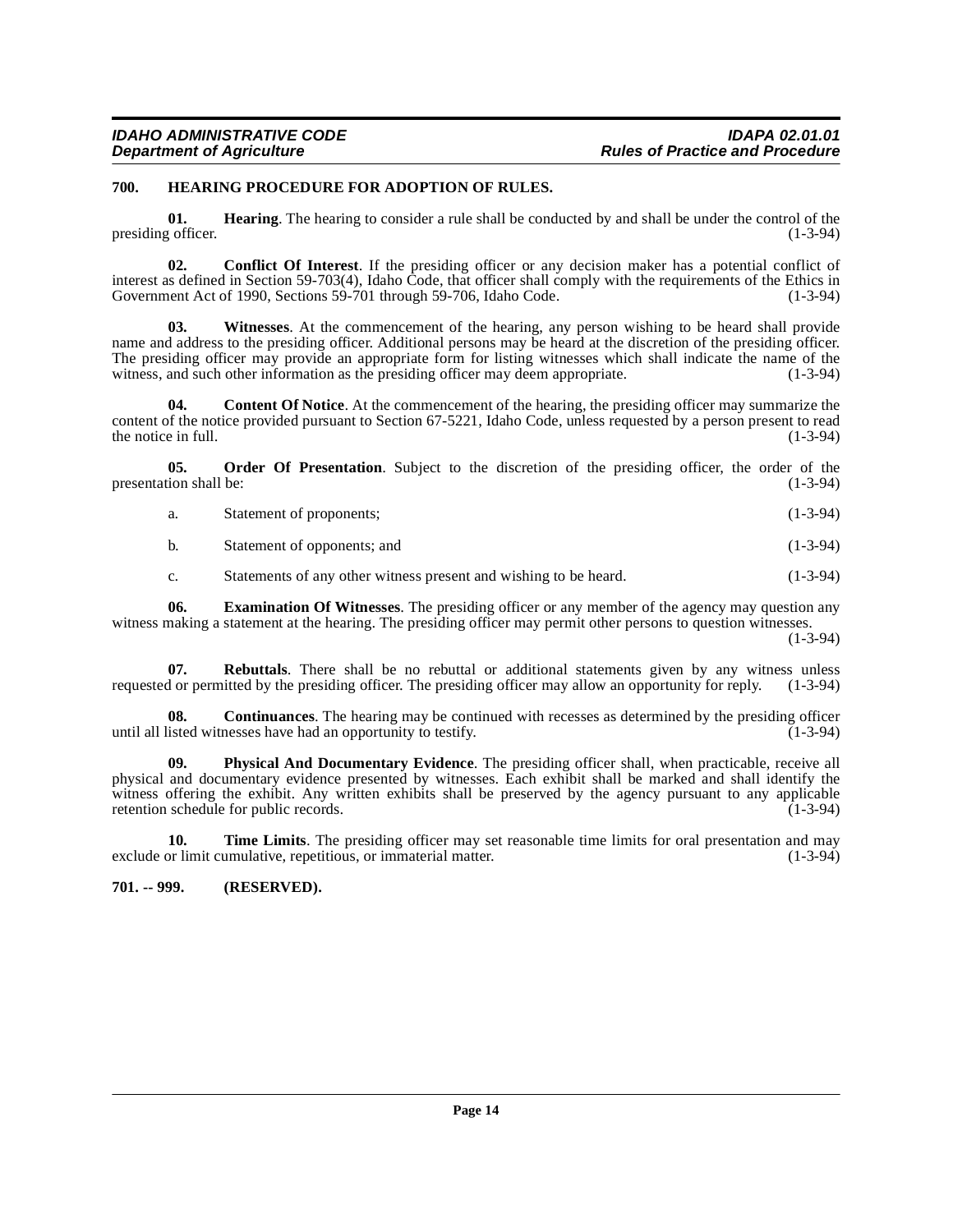# **Subject Index**

#### **A**

Action Taken [10](#page-9-4) Amendments To Pleadings [6](#page-5-2) Answer To Petition [13](#page-12-5) Answers [6](#page-5-3) Answers To Production Requests Or Written Interrogatories And To Requests For Admission [9](#page-8-1) Appearances And Practice [5](#page-4-4) Applicant [4](#page-3-4) Applications [6](#page-5-4) Appointment Of Hearing Officers [3](#page-2-2)

# **B**

Briefs [12](#page-11-2)

#### **C**

Change Of Counsel [5](#page-4-5) Classification Of Parties [4](#page-3-5) Complainant [5](#page-4-6) Computation Of Time [13](#page-12-6) Conduct At Hearings [10](#page-9-5) Conflict Of Interest [14](#page-13-2) Consent Orders--Defined--Form And Contents [13](#page-12-7) Consolidation [11](#page-10-0) Content Of Notice [14](#page-13-3) Continuances [12,](#page-11-3) [14](#page-13-4)

# **D**

Decision And Orders [12](#page-11-4) Default Orders [12](#page-11-5) Defective Pleadings-Dismissal [6](#page-5-5) Definitions, IDAPA 02.01.01 [2](#page-1-9) Depositions [8](#page-7-1) Designated Individual Member Of Agency Staff [2](#page-1-10) Discovery [8](#page-7-2) Disqualification Of Officers Hearing Contested Cases [3](#page-2-3)

# **E**

Effect Of Filing [13](#page-12-8) Evidentiary Rulings [11](#page-10-1) Examination Of Witnesses [14](#page-13-5)

# **F**

Failure To Appear [10](#page-9-6) Filing And Service [7](#page-6-2) Filing And Service Of Discovery-Related Documents [9](#page-8-2) Filing Of Petitions [6](#page-5-6) Filing Of Pleadings [7](#page-6-3) Form And Content Of Petitions [6](#page-5-7) Form And Size [6](#page-5-8) Formal Complaints [7](#page-6-4)

# **G**

General Provisions [4](#page-3-6)

# **H**

Hearing [14](#page-13-6) Hearing Officers Contrasted With Agency Head [3](#page-2-4) Hearing On Reconsideration [13](#page-12-9) Hearing Procedure For Adoption Of Rules [14](#page-13-7) Hearings [10](#page-9-7) Hearings On Complaints [7](#page-6-5)

#### **I**

Informal Procedure [9](#page-8-3) Informal Proceedings Do Not Exhaust Administrative Remedies [9](#page-8-4) Informal Resolution Authorized [9](#page-8-5) Intervenor [5](#page-4-7) Intervention [5](#page-4-8)

#### **K**

Kinds Of Discovery [8](#page-7-3)

#### **L**

Leave To Intervene Necessary [5](#page-4-9) Liberal Construction [2](#page-1-11) Limits Of Intervenors And Protestants [11](#page-10-2)

#### **M**

Miscellaneous Provisions [13](#page-12-10) Motions--Defined--Form And Contents--Time For Filing [7](#page-6-6)

#### **N**

Notice<sub>5</sub>

#### **O**

Objections And Exceptions [11](#page-10-3) Offer Of Proof [11](#page-10-4) Official Notice [12](#page-11-6) Open Hearings [12](#page-11-7) Order Of Presentation [14](#page-13-8) Order Of Procedure [10](#page-9-8)

#### **P**

Parties [4](#page-3-7) Petitioner [5](#page-4-11) Petitions [6](#page-5-9) Petitions For Reconsideration [13](#page-12-11) Petitions For Reconsideration, Pleadings [6](#page-5-10)

Physical And Documentary Evidence [14](#page-13-9) Place And Time, Hearings [10](#page-9-9) Pleadings [6](#page-5-11) Pleadings Enumerated [6](#page-5-12) Practice By Attorneys And Appearance [5](#page-4-12) Prehearing Conferences [10](#page-9-10) Prepared Testimony [11](#page-10-5) Prepared Testimony And Exhibits [9](#page-8-6) Presiding Officer [3](#page-2-5) Presiding Officers And Hearing Officers [3](#page-2-6) Procedure On Prehearing Motions [7](#page-6-7) Production Requests Or Written Interrogatories And Requests For Admission [9](#page-8-7) Proof Of Service [8](#page-7-4) Proposed Orders, Submitted for Final Decision [12](#page-11-8) Protective Orders [9](#page-8-8) Protestant [5](#page-4-13)

# **R**

Rebuttals [14](#page-13-10) Recessing Hearing For Conference [10](#page-9-11) Reference To Agency [2](#page-1-12) Respondent [5](#page-4-14) Rights Of Parties [5](#page-4-15) Rights To Discovery Reciprocal [8](#page-7-5) Rules Of Civil Procedure [8](#page-7-6) Rules Of Evidence [11](#page-10-6)

#### **S**

Sanctions For Failure To Obey Order Compelling Discovery [9](#page-8-9) Scope Of Authority Of Hearing Officers [3](#page-2-7) Service By Agency [7](#page-6-8) Service Of Orders [13](#page-12-12) Service Upon Agency [7](#page-6-9) Staff [5](#page-4-16) Statutory Inspection, Examination, Investigation -- Contrasted With Other Discovery [9](#page-8-10) Stay Of Order [13](#page-12-13) Stipulations [11](#page-10-7) Submission Of Decisions [12](#page-11-9) Subpoenas [9](#page-8-11)

#### **T**

Taking Of Appearances [5](#page-4-17) Testimony Under Oath [10](#page-9-12)